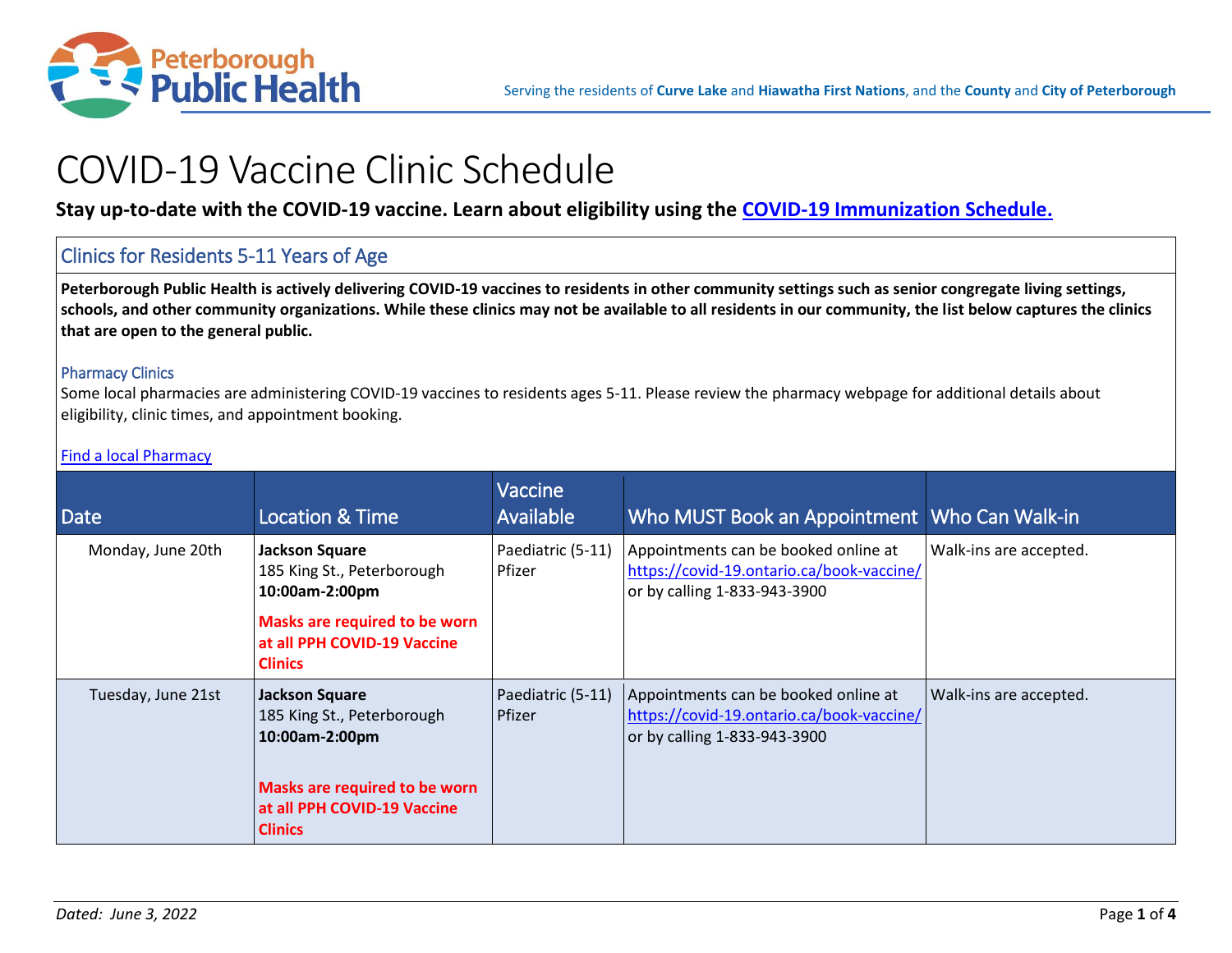## Clinics for Residents 5-11 Years of Age

**Peterborough Public Health is actively delivering COVID-19 vaccines to residents in other community settings such as senior congregate living settings, schools, and other community organizations. While these clinics may not be available to all residents in our community, the list below captures the clinics that are open to the general public.**

## Pharmacy Clinics

Some local pharmacies are administering COVID-19 vaccines to residents ages 5-11. Please review the pharmacy webpage for additional details about eligibility, clinic times, and appointment booking.

| Date                          | <b>Location &amp; Time</b>                                                     | Vaccine<br>Available        | Who MUST Book an Appointment   Who Can Walk-in                                                                    |                        |
|-------------------------------|--------------------------------------------------------------------------------|-----------------------------|-------------------------------------------------------------------------------------------------------------------|------------------------|
| Wednesday, June 22nd          | <b>Jackson Square</b><br>185 King St., Peterborough<br>10:00am-2:00pm          | Paediatric (5-11)<br>Pfizer | Appointments can be booked online at<br>https://covid-19.ontario.ca/book-vaccine/<br>or by calling 1-833-943-3900 | Walk-ins are accepted. |
|                               | Masks are required to be worn<br>at all PPH COVID-19 Vaccine<br><b>Clinics</b> |                             |                                                                                                                   |                        |
| Thursday, June 23rd           | <b>Jackson Square</b><br>185 King St., Peterborough<br>10:00am-2:00pm          | Paediatric (5-11)<br>Pfizer | Appointments can be booked online at<br>https://covid-19.ontario.ca/book-vaccine/<br>or by calling 1-833-943-3900 | Walk-ins are accepted. |
|                               | Masks are required to be worn<br>at all PPH COVID-19 Vaccine<br><b>Clinics</b> |                             |                                                                                                                   |                        |
| Friday, June 24 <sup>th</sup> | <b>Jackson Square</b><br>185 King St., Peterborough<br>10:00am-2:00pm          | Paediatric (5-11)<br>Pfizer | Appointments can be booked online at<br>https://covid-19.ontario.ca/book-vaccine/<br>or by calling 1-833-943-3900 | Walk-ins are accepted. |
|                               | Masks are required to be worn<br>at all PPH COVID-19 Vaccine<br><b>Clinics</b> |                             |                                                                                                                   |                        |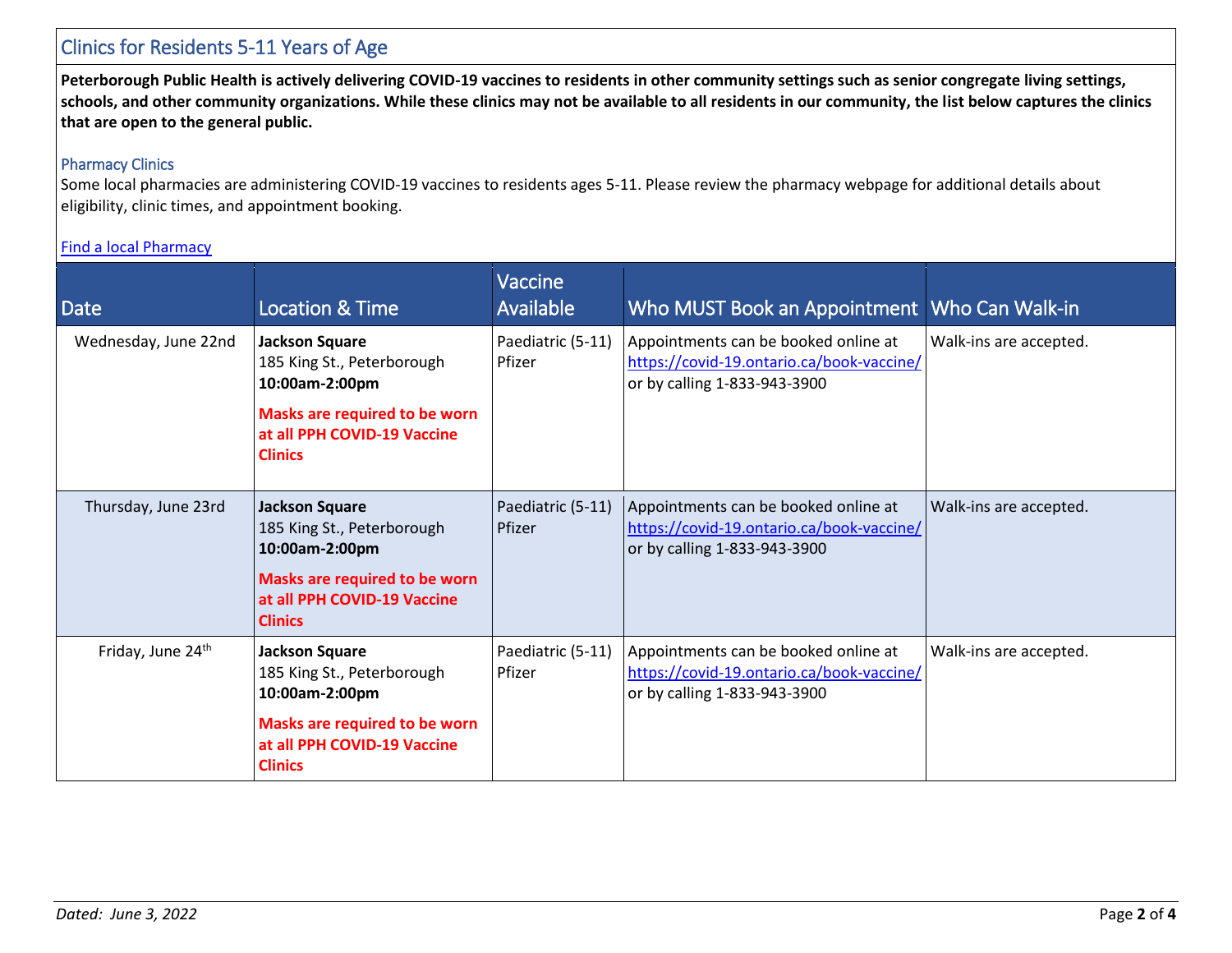## Clinics for Residents 12+ Years of Age

**Peterborough Public Health is actively delivering COVID-19 vaccines to residents in other community settings such as senior congregate living settings, schools, and other community organizations. While these clinics may not be available to all residents in our community, the list below captures the clinics that are open to the general public.**

## Pharmacy Clinics

Some local pharmacies are administering COVID-19 vaccines to residents ages 5+. Please review the pharmacy webpage for additional details about eligibility, clinic times, and appointment booking.

| <b>Date</b>          | <b>Location &amp; Time</b>                                                            | Vaccine<br>Available                       | Who MUST Book an Appointment                                                                                      | Who Can Walk-in        |
|----------------------|---------------------------------------------------------------------------------------|--------------------------------------------|-------------------------------------------------------------------------------------------------------------------|------------------------|
| Monday, June 20th    | <b>Jackson Square</b><br>185 King St., Peterborough<br>10:00am-2:00pm                 | <b>Adult Dose</b><br>Moderna and<br>Pfizer | Appointments can be booked online at<br>https://covid-19.ontario.ca/book-vaccine/<br>or by calling 1-833-943-3900 | Walk-ins are accepted. |
|                      | <b>Masks are required to be worn</b><br>at all PPH COVID-19 Vaccine<br><b>Clinics</b> |                                            |                                                                                                                   |                        |
| Tuesday, June 21st   | <b>Jackson Square</b><br>185 King St., Peterborough<br>10:00am-2:00pm                 | <b>Adult Dose</b><br>Moderna and<br>Pfizer | Appointments can be booked online at<br>https://covid-19.ontario.ca/book-vaccine/<br>or by calling 1-833-943-3900 | Walk-ins are accepted. |
|                      | Masks are required to be worn<br>at all PPH COVID-19 Vaccine<br><b>Clinics</b>        |                                            |                                                                                                                   |                        |
| Wednesday, June 22nd | <b>Jackson Square</b><br>185 King St., Peterborough<br>10:00am-2:00pm                 | <b>Adult Dose</b><br>Moderna and<br>Pfizer | Appointments can be booked online at<br>https://covid-19.ontario.ca/book-vaccine/<br>or by calling 1-833-943-3900 | Walk-ins are accepted. |
|                      | Masks are required to be worn<br>at all PPH COVID-19 Vaccine<br><b>Clinics</b>        |                                            |                                                                                                                   |                        |
| Thursday, June 23rd  | <b>Jackson Square</b><br>185 King St., Peterborough<br>10:00am-2:00pm                 | <b>Adult Dose</b><br>Moderna and<br>Pfizer | Appointments can be booked online at<br>https://covid-19.ontario.ca/book-vaccine/<br>or by calling 1-833-943-3900 | Walk-ins are accepted. |